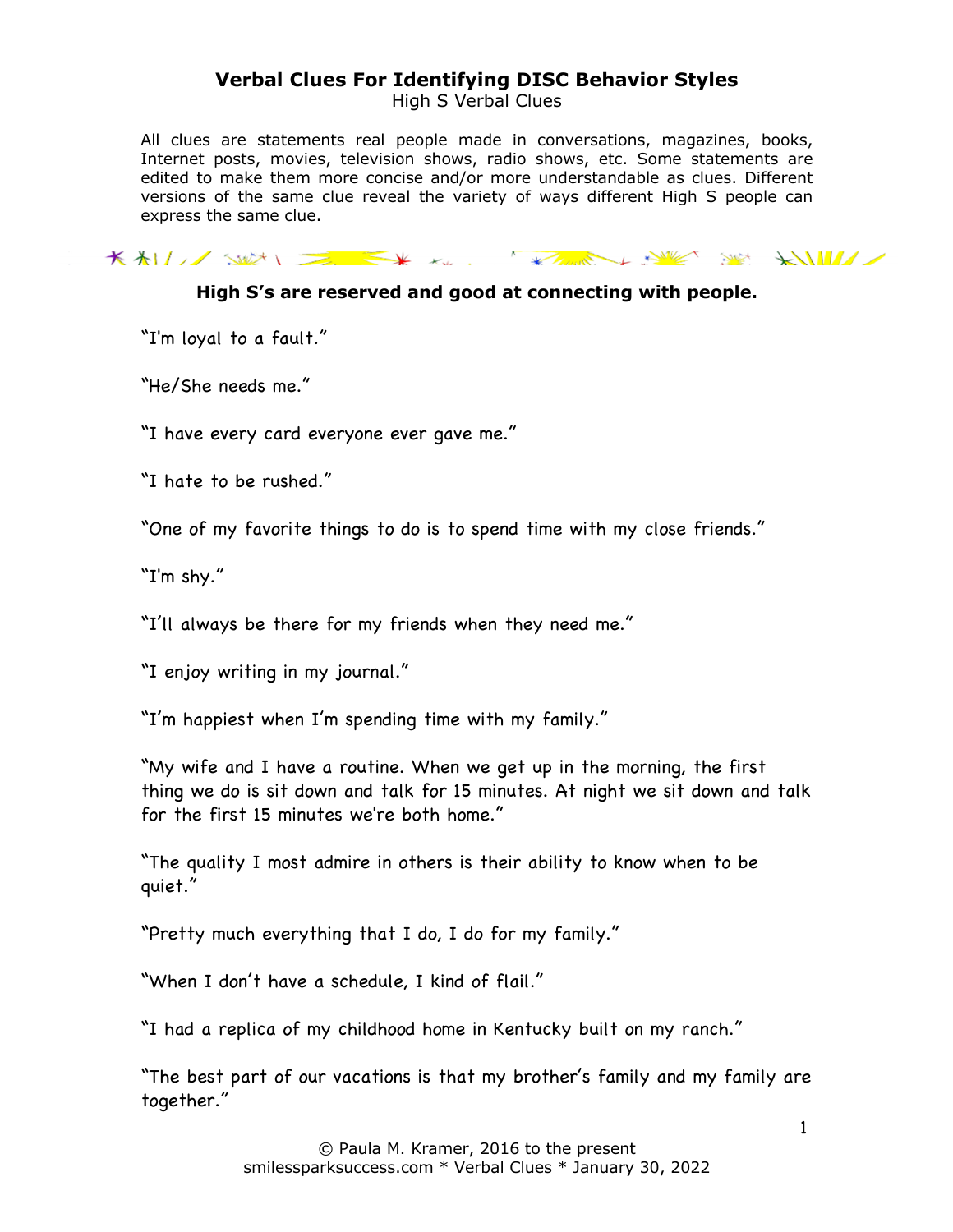High S Verbal Clues

All clues are statements real people made in conversations, magazines, books, Internet posts, movies, television shows, radio shows, etc. Some statements are edited to make them more concise and/or more understandable as clues. Different versions of the same clue reveal the variety of ways different High S people can express the same clue.

KALL SULLET KARL KARA KARA SULLET

"I spent decades trying to be a member of my own family before I realized they would never care no matter what I did."

"My biggest accomplishment is my family."

"It sounds silly, but one minute of mindfulness just gives me clarity and peace."

"A lavender-scented bath or shower gives me time to relax, clear my head, and figure out the solutions to some problems."

"Spending time with friends and people who understand my path is very therapeutic for me."

"I love washing my face. I use it as a transitional process."

"I love routines."

"My ideal day is spent with family."

"My current indulgence is meditation."

"I am smitten with my family."

"People think that just because I'm easygoing and game to do things I'll just take as little as they offer."

"Sometimes stability and dependability can be misinterpreted as passivity. If I don't feel like I'm part of the group responsible for making decisions, I'll take action. Expecting as much loyalty as I give does not make me a troublemaker."

"When something goes wrong I need assurances that we're all fine."

"I have Sunday dinner with five couples every weekend."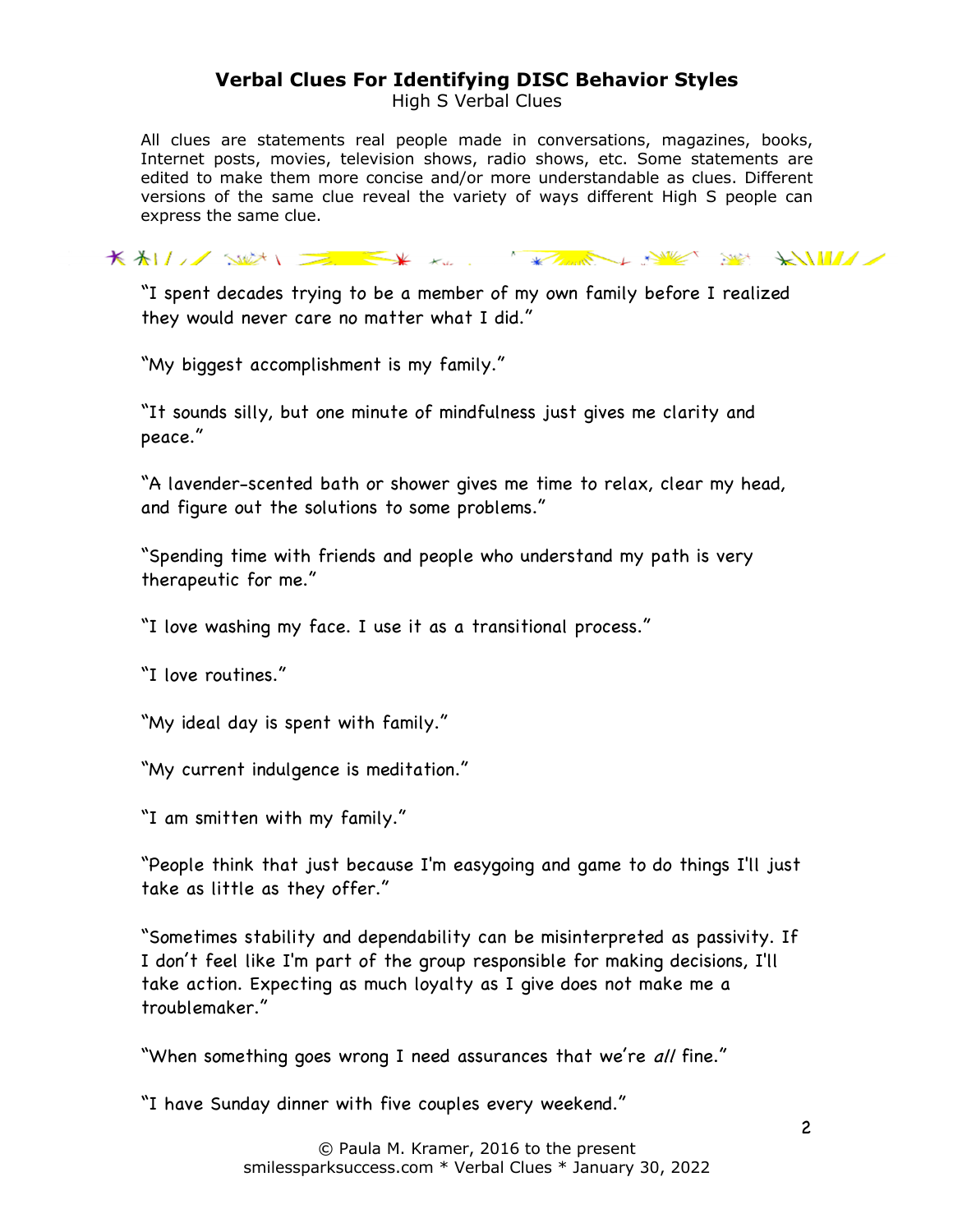High S Verbal Clues

All clues are statements real people made in conversations, magazines, books, Internet posts, movies, television shows, radio shows, etc. Some statements are edited to make them more concise and/or more understandable as clues. Different versions of the same clue reveal the variety of ways different High S people can express the same clue.

KALL SEN EXTREMELY SERVER SERVER

"I feel most confident when I'm surrounded by my husband, family, and close friends."

"The oldest piece of clothing I own is a sweater my mother knit when I was seven."

"Not a single day goes by that I don't wish I had read more."

"One of the best feelings is making music in small spaces and having people sing along."

"I love sorting things. I could sort puzzle pieces all day."

"I've had the same group of friends since I was 14."

"I wouldn't ask out my now wife until her roommate assured me that she would say yes."

"I may try yoga someday, but I prefer to sleep."

"Seeing my wife and my boy together makes me most happy."

"People have told me I'm a good gift giver."

"My favorite place in the world is on the couch in front of the TV."

"I've never missed a day of work."

"Even if I don't like something, I'll do it just to make a person happy."

"My childhood friends and I have been close for more than 20 years."

"I've had the same best friend since seventh grade."

"I think it's really important to remember people's birthdays."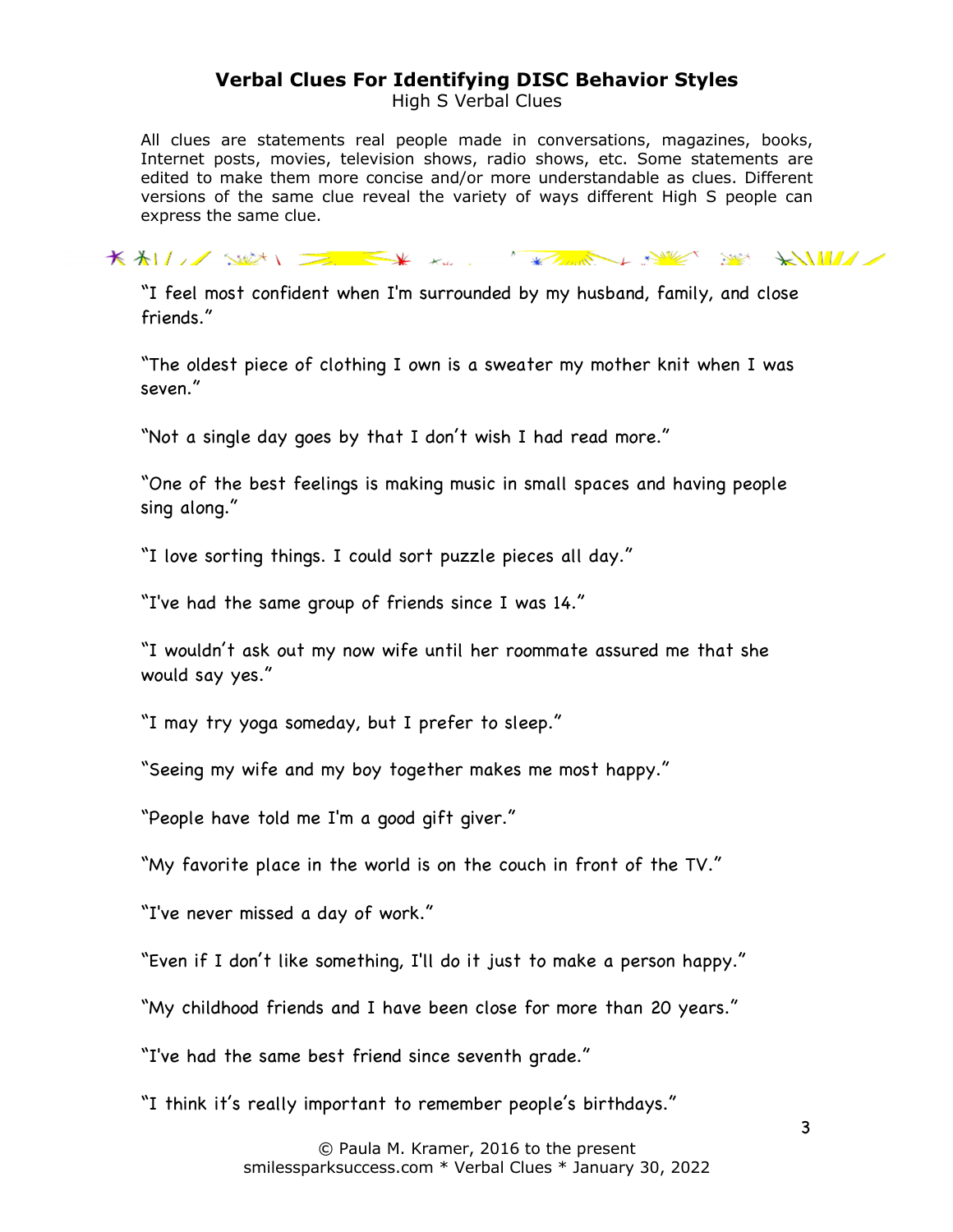High S Verbal Clues

All clues are statements real people made in conversations, magazines, books, Internet posts, movies, television shows, radio shows, etc. Some statements are edited to make them more concise and/or more understandable as clues. Different versions of the same clue reveal the variety of ways different High S people can express the same clue.

KALL SUN DE KK KK KALL KAREL SUNK SUNK KILLE

"I hate confrontation."

"My family and friends, my dog and my woman make me the happiest."

"I have a hard time trusting people because I'm always concerned about their intentions."

"Every fall I have a girl's' school weekend with high school friends I grew up with."

"I'm a total homebody, and when I have time off, I lie in bed the entire weekend."

"I am a closet author and poet."

"I would pick staying home and watching movies over going out any day!"

"I prefer sweatpants over club outfits."

"My goal in life is to work hard now so I can retire early and be a stay-athome mom."

"I'm quiet in large groups or around people I don't know."

"You only see the real me if we're close."

"I smile and laugh a lot, especially at the most inappropriate times."

"I am the hardest person to offend, but it's all too easy to make me feel horrible."

"I hate telling people about my problems, but I listen to people telling me about their problems."